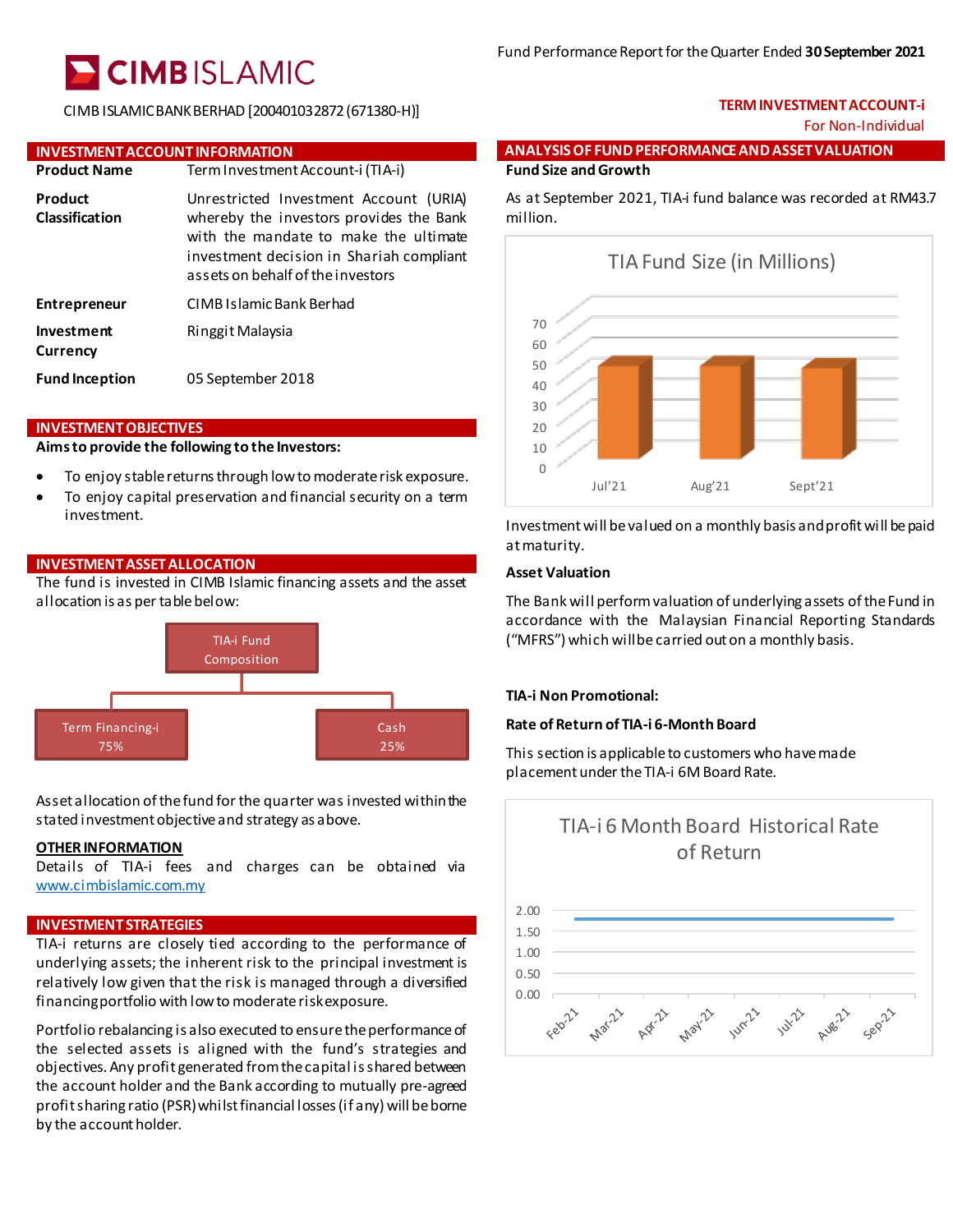Net rate of return to customers is as follows:

| Month     | Fund Rate of Return (ROR) to<br><b>Investors</b> |
|-----------|--------------------------------------------------|
| Jul-21    | 1.80% per annum                                  |
| Aug- $21$ | 1.80% per annum                                  |
| Sept-21   | 1.80% per annum                                  |

### **Rate of Return of TIA-i 3-Month Board**

This section is applicable to customers who have made placement under the TIA-i 3M Board Rate.



**STATEMENT ON ANY CHANGES**

There have been no changes in the investment objectives, strategies, restrictions and limitations during the quarter period.

## **PROSPECT AND OUTLOOK**

The Bank continues to maintain a cautious stance for 2021 in view of sustained global economic headwinds, trade tensions, threat from the Covid-19 outbreak as well as potential Overnight Policy Rate cuts. The Bank will sustain its prudent balance sheet growth momentum, and will continue to drive the di gital agenda. The focus for 2021includes creating an enabling environment for SMEs particularly within the green space, facilitating access to sustainability practices and solutions as well as supporting clients within the global halal economic sectors.

Net rate of return to customers is as follows:

| Month    | Fund Rate of Return (ROR) to<br><b>Investors</b> |
|----------|--------------------------------------------------|
| $Jul-21$ | 1.80% per annum                                  |
| Aug-21   | 1.80% per annum                                  |
| Sept-21  | 1.80% per annum                                  |

## Note:

- The distribution rate of rate of return will be subject to a minimum PSR of 50:50 (Customer : Bank). However, the bank reserves the right to retain excess profit as performance incentive.
- Past performance is not reflective of future performance.